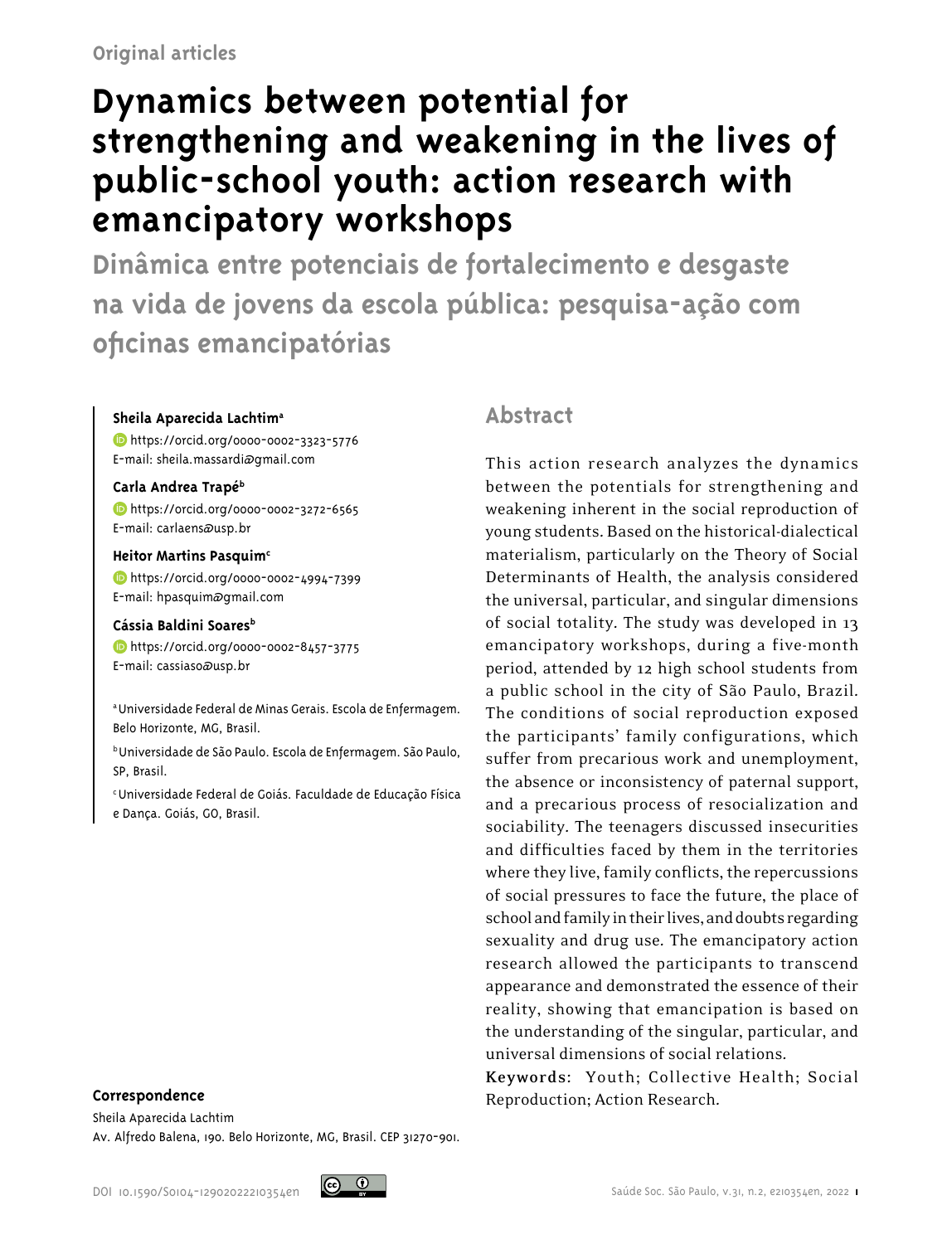## **Resumo**

O objetivo desta pesquisa é analisar a dinâmica entre os potenciais de fortalecimento e desgaste inerentes às condições de reprodução social de jovens escolares. Com base no Materialismo Histórico-Dialético, em particular, na Teoria da Determinação Social da Saúde, a análise considerou as dimensões universal, particular e singular da totalidade social. Trata-se de pesquisaação, desenvolvida em 13 oficinas emancipatórias, durante um período de cinco meses, com 12 alunos do ensino médio de uma escola pública da cidade de São Paulo, Brasil. As condições de reprodução social expuseram as configurações familiares dos participantes, que sofrem com a precarização do trabalho e o desemprego, a ausência ou inconsistência de apoio paterno e o precário processo de ressocialização e sociabilidade. Os jovens discutiram as inseguranças e dificuldades que enfrentam nos territórios onde vivem, os conflitos familiares, as repercussões das pressões sociais para enfrentar o futuro, o lugar da escola e da família em suas vidas, além de dúvidas sobre sexualidade e uso de drogas. A pesquisaação emancipatória permitiu aos participantes irem além da aparência, e revelou a essência da realidade dos jovens, mostrando que a perspectiva da emancipação está pautada no entendimento das dimensões singular, particular e universal das relações sociais.

**Palavras-chave:** Juventude; Saúde Coletiva; Reprodução Social; Pesquisa Ação.

# **Introduction**

Youth has been increasingly affected by social inequalities in neoliberal capitalism, facing intense social devaluation, difficulties in participating in socially-produced wealth, through insertion in the labor market, and, ultimately, in envisioning the future (Selau; Kovaleski; Paim, 2020).

Worldwide, among young people in 2018, 30% of women and 13% of men were without a job, education, or training for the world of work, and there is no prospect of improving this situation (ILO, 2019), as neoliberal policies encourage temporary, low-skilled, low-wage jobs, and thus exacerbate the cycle of inequalities (Selau; Kovaleski; Paim, 2020).

In Brazil, the unemployment rate of young people aged between 14 and 29 years has been growing, and educational goals have not been met, as almost 13% of young people aged between 15 and 17 years remain out of school (Falcão; Díaz, 2019). In the age group of 20-24 years old, 27% do not study, work, nor have qualifications (Costa; Rocha; Silva, 2018). Furthermore, young Brazilians are four times more likely to be unemployed than adults (S4YE, 2015).

Early mortality is part of the tragic reality of youth. A report of the Pan American Health Organization (PAHO, 2018) shows that half of all deaths among young people are due to traffic accidents, suicides, and homicides.

The Brazilian homicide rate reached 69.9 per 100 thousand young people (Ipea, 2019), evidencing the drastic firearm violence that affects the young (Pinto et al., 2020). Young people from peripheral areas are the ones losing their lives violently, as a result of the dynamics between concentration of capital and social inequality, which is reproduced through strong hierarchy and racial segregation. Capital demands from the State processes that intervene in this large contingent of individuals who do not "contribute" to the reproduction of capital, which is accomplished by the overwhelming exercise of punitive power that falls on the youth of the periphery of large cities (Morais, 2018).

The implementation of policies and guidelines for the operationalization of actions to protect young people in Brazil remains precarious, even though the Youth Statute was enacted at the beginning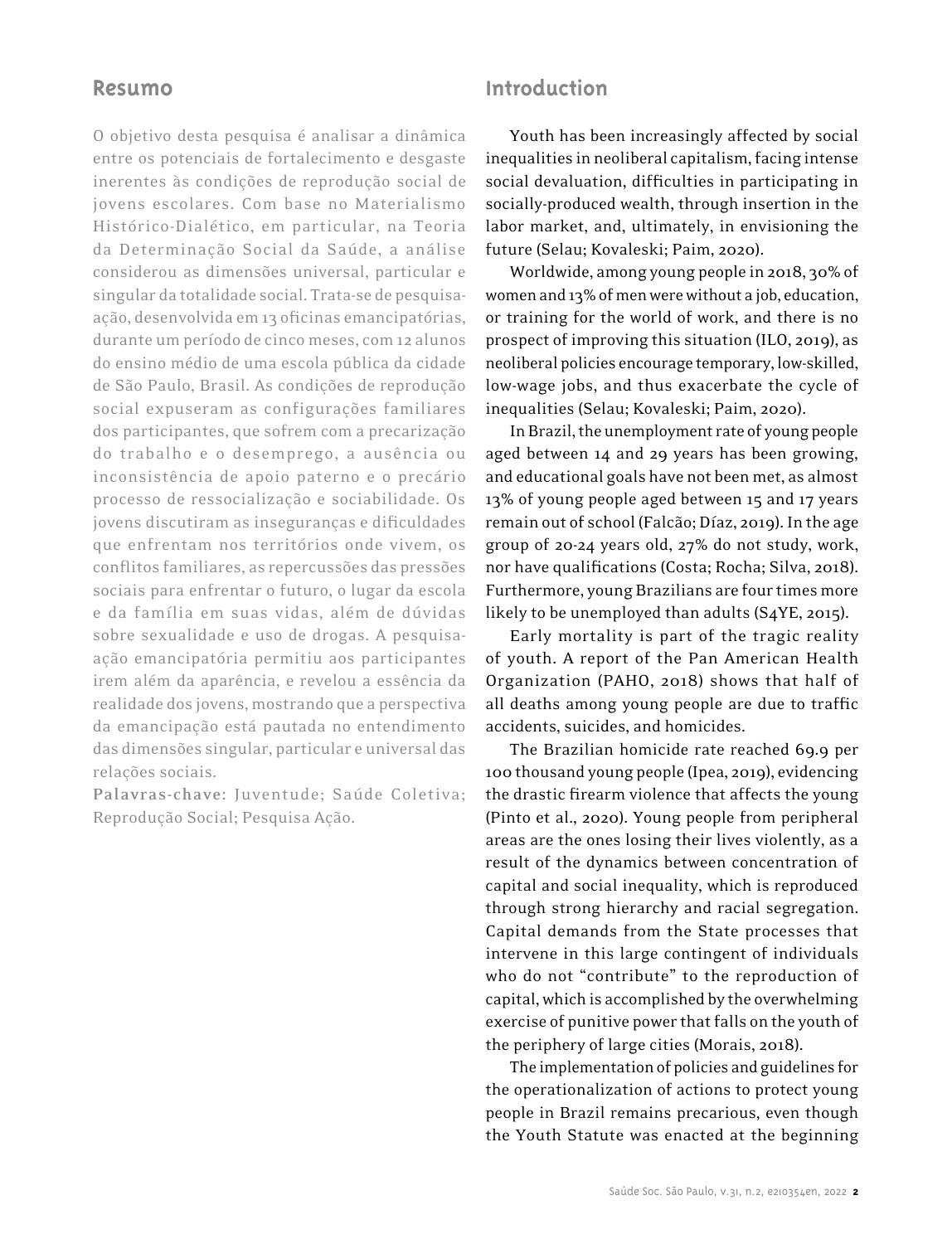of this century (Ribeiro; Macedo, 2018), and there is strong evidence of the compensatory, focused, and fragmented nature of the provided protection (Pasquim; Campos; Soares, 2016).

The intensification of neoliberalism in the country brought further setback to youth policies (Selau; Kovaleski; Paim, 2020). After the 2018 elections, the articulation of conservative and neoliberal groups, which expanded their political representation in the Brazilian parliament, has increasingly been deleteriously interfering with the main social, cultural, and educational issues (Lima; Hypolito, 2019), a situation that is aggravated by the proposition of partnership between the military sector and the departments of education to exercise control over young people, through the reintroduction of disciplinary provisions (Martins, 2019).

In this study, it is assumed that in order to respond to the health needs of the young, it is necessary to consider the generational dimension in its relationship with social reproduction. The later is deemed, according to Latin American critical epidemiology, as the set of social life composed of the social classes' ways of producing/working and consuming/living, the relationships that these classes establish when producing social life, and the degree of organization achieved by them (Viana; Soares; Campos, 2013). From this theoreticalmethodological perspective, Queiroz and Salum (1997) introduced the expression "potential for strengthening and weakening" to emphasize the dialectical relationship between processes that mediate the ways of producing and living and the health-disease process. In this study, which can be added to the research on youth of *Grupo de Pesquisa Fortalecimento e desgaste no trabalho e na vida: bases para a intervenção em Saúde Coletiva* [Research Group Strengthening and Weakening at Work and in Life: bases for Intervention in Collective Health], it is assumed that the generational experience of young people is established from the potential for strengthening and weakening inherent in the conditions of social reproduction of the social class to which their families belong (Santos; Soares, 2017).

Knowing the conditions of social reproduction of young students who attend public schools can provide lines of action for the organization of working-class youth, as well as support health workers and other social areas in the initiatives to strengthen young people, in addition to the formulation of public policies. Thus, the research question is: what are and how is the relation of the potentials of strengthening and weakening inherent in the conditions of social reproduction of young working-class students who attend public schools in the largest and richest Brazilian capital?

This research aims to analyze the dynamics between the potential for strengthening and weakening inherent in the conditions of social reproduction of young people in a public high school in the capital of the state of São Paulo, Brazil.

## **Methodology**

This is a qualitative research, based on Historical-Dialectical Materialism, which was developed according to the guidelines of the Emancipatory Action Research (PAE), a methodology that requires the active participation of external (proponents) and internal researchers (who experience the reality under study) to problematize the selection of the object, first brought up in its appearance, to understand it as part of the social totality, seeking the essence from the connections with the other dimensions of social life (Soares et al., 2018).

The article followed the recommendations of the Standards for Reporting Qualitative Research (O'Brien et al., 2014).

#### **Study location**

The research was carried out at Escola Estadual Fernão Dias (State School), located in the neighborhood of Pinheiros, in the city of São Paulo (state of São Paulo, Brazil), selected for being one of the symbols of the manifestations of high school students, in 2015 and 2016, indicative both of the reception of the project and the critical potential of the students.

#### **Ethical-legal procedures**

The study was approved by the Research Ethics Committee of the School of Nursing, University of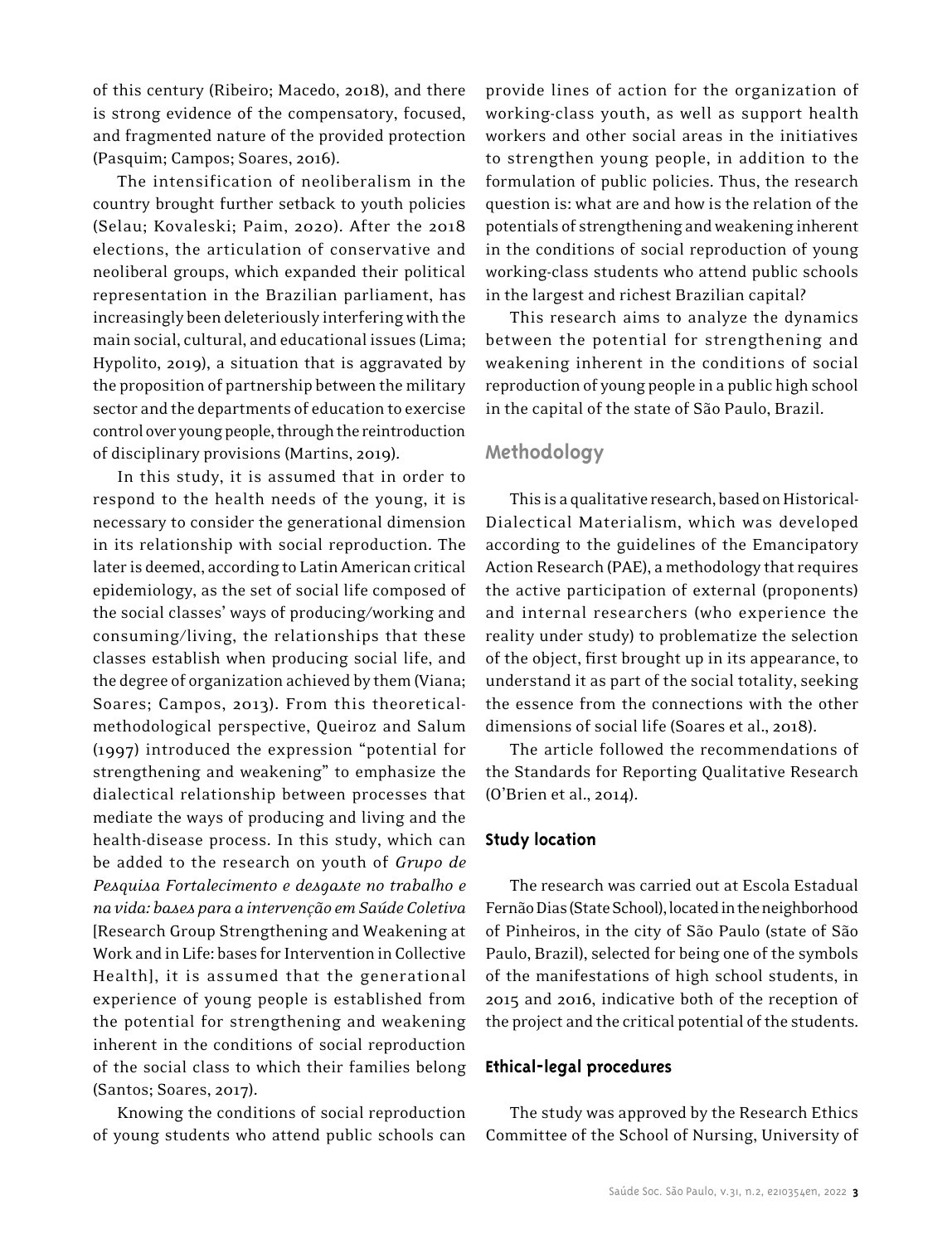São Paulo (Opinion No.1.969.846) and conducted in accordance with the ethical requirements of research involving human beings. The school administration of Fernão Dias State School authorized the research. All young students who agreed to participate in the workshops signed the Assent Form, and their guardians signed the Informed Consent Form.

This study was self-funded and originated from the doctoral dissertation of the first author.

#### **Research participants**

The external researchers are health professionals with experience in the areas of Collective Health and Youth. The internal researchers are high school students. The invitation to participate in the research was made in the classrooms, for secondyear students. At that moment, the objectives and methods of the research were presented; after invitation, 12 teenagers were motivated to participate in the study.

The high school students aged between 15 and 16 years and were from different classes. Despite the prime location in the city where the school is located, most teenagers did not live nearby and spent up to one hour and a half on the daily commute from home to school.

#### **Data production and organization**

To understand the social reproduction of families, the students filled out a form with variables that compose the Social Reproduction Index (IRS) (Arruda et al., 2017).

The emancipatory workshops, which are strategically used in the PAE, are conducted to provide the full and radical participation of researchers, through the display of opinions and convictions in pedagogically planned spaces and, at the same time, to contribute to the understanding of reality by the vigorous instrumentalization of the participants in the educational process (Soares et al., 2018).

The workshops took place for five months, between April and September 2017, outside school hours. In the first 13 meetings, lasting approximately two hours each, the young people's living and

health conditions were constantly discussed. The 11 subsequent workshops were operational in nature, with the purpose of technically producing a mobile application and, therefore, are not part of this article. There was no preestablished script for the workshops. The workshops were conducted taking as reference the experience of external researchers and the theoretical-practical interests and needs of the group, assessed at each meeting.

#### **Data analysis**

Data analysis was carried out during the research process, based on the dialectical method, which does not admit abstract fragmentation between the singular, particular, and universal dimensions, as these are dimensions of the same social totality. The Marxist dialectics assumes that reality is always richer than the knowledge individuals have about it, and one way to produce syntheses is to promote successive approximations that relate the dimensions of the phenomenon in the process of totalization that never reaches a definitive stage. *"It is from the view of the whole that we can assess the dimension of each element,"* as oriented by Konder (2017, p. 35, free translation), and the structural modification happens from the changes of the parts that compose the whole.

Thus, emancipatory workshops have the potential to analyze the relationship between the potentials for strengthening and weakening of families of young people (singular and particular dimensions) and the social organization determined by the capitalist mode of reproduction – which generates inequalities (universal dimension), partial, and mediating manifestations that compose the social totality. The emancipatory workshop is configured as an instrument of emancipatory educational processes whose purpose is to explain and encourage the reflection of social contradictions, aiming at making those involved aware of the object and purpose of the social practices in which they are involved, and free to make social criticism and propositions for the transformation of reality (Soares et al., 2018).

It was assumed that the PAE would enable to highlight this dynamic between the potential for strengthening and weakening in the working,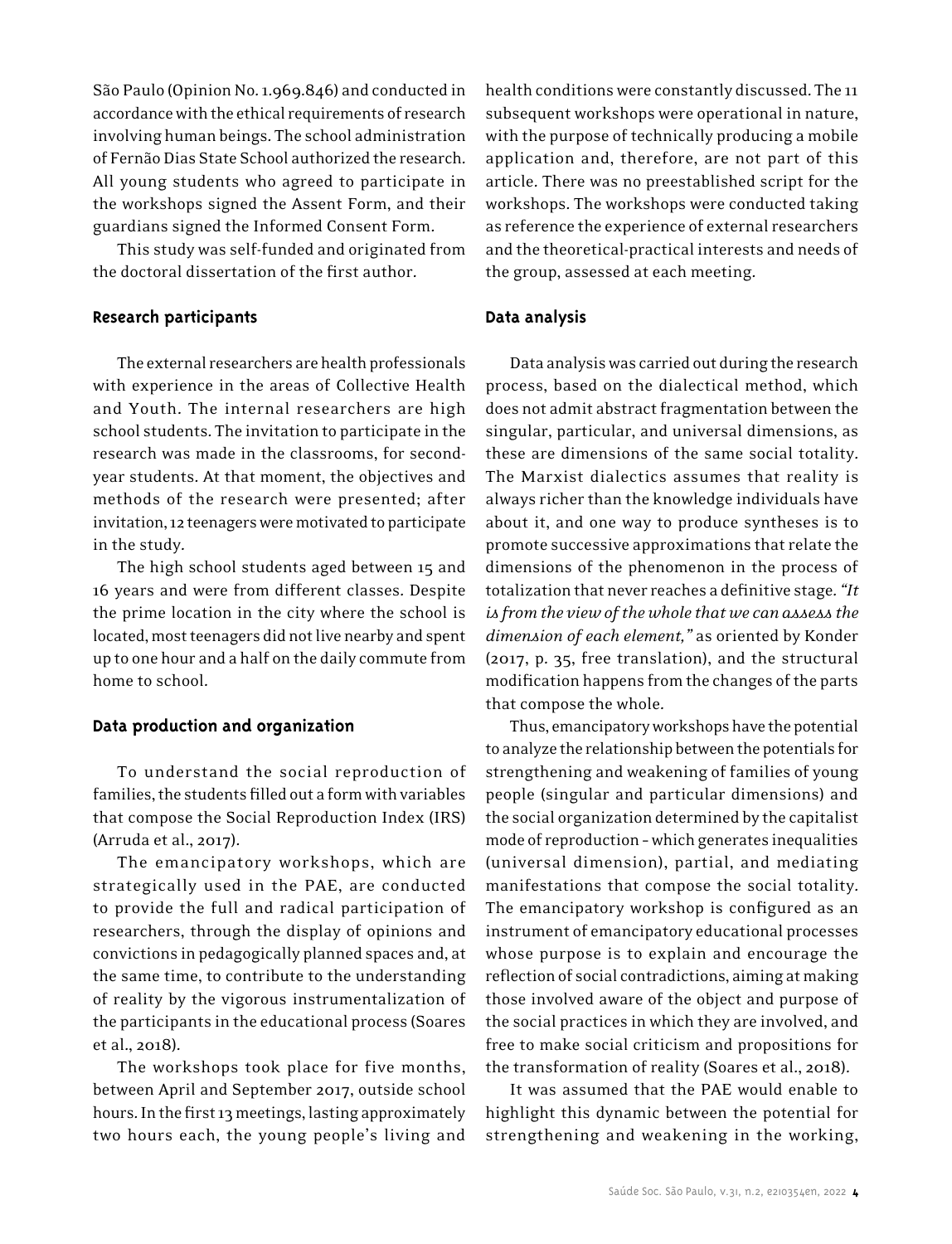living, and health conditions of young people. Such conditions are distinct for the different social classes and result from the processes of social reproduction of the social groups to which the families belong (Breilh, 2015). Thus, the analysis of the dynamics between the potentials for strengthening and weakening enables to make visible the contradictory essence of social organization and its marks on the living and health conditions of young people and their families.

Chart 1 presents the topics addressed and the strategies adopted in the workshops.

| Workshop       | <b>Topics</b>                                                | <b>Strategies</b>                                                                                                                            |
|----------------|--------------------------------------------------------------|----------------------------------------------------------------------------------------------------------------------------------------------|
| $\mathbf{I}$   | Presentation of the proposal and participants                | Conversation circle                                                                                                                          |
| $\overline{2}$ | Intra-family conflicts                                       | Avatar creation                                                                                                                              |
| 3              | Needs and shortfalls of young people's families              | Avatar creation                                                                                                                              |
| 4              | Social reproduction and health                               | Dialogued exposition                                                                                                                         |
| 5              | Work and labor market in the contemporaneity                 | Screening of the animated short film "El Empleo" and of<br>the song "Marvin"                                                                 |
| 6              | Education as a project for the future                        | Educational game about values'                                                                                                               |
| $\overline{7}$ | Project for the future                                       | Conversation circle                                                                                                                          |
| 8              | Social unprotection and gender issues                        | Educational game Cidade Dorme: representações<br>cotidianas sobre drogas [City Sleeps: everyday<br>representations about drugs] <sup>2</sup> |
| 9              | Family                                                       | Discussion about text on family economics <sup>3</sup>                                                                                       |
| 10             | Sexuality                                                    | Meme balloon                                                                                                                                 |
| $\mathbf{H}$   | Social fears and pressures nowadays                          | Reading and discussion of press material on social<br>networking and mental health <sup>4</sup>                                              |
| 12             | Drug use                                                     | Conversation circle                                                                                                                          |
| 13             | Essential contents for health education with<br>young people | List of contents to compose a mobile application on the<br>topic of young people's health                                                    |

**Chart 1 – Topics and strategies adopted in workshops with young people**

## **Results**

#### Social Reproduction Index of youth<sup>1234</sup>

The adolescents' families were classified into four social groups (GI, GII, GIII, and GIV) that present internal homogeneity as for ways of working and living. GI is the most stable group. Only one adolescent was classified in this group (8.3%). In such group, the person responsible for the household has a qualified, formal job with benefits; the family owns a house and has access to water and electricity services. GII showed less stability in the ways of living and working than GI. Seven young people were in this group (58.3%). Overall, those responsible for the household had semi-skilled jobs and had a formal contract; most of them often lived in rented houses. GIII (16.6%) and GIV (16.6%) were

<sup>1</sup> See: YONEKURA, T.; SOARES, C. B. The Educative Game as a Sensitization Strategy for the Collection of Data with Adolescents. *Revista Latino-Americana de Enferm*agem, Ribeirão Preto, v. 18, n. 5, p. 968-974, 2010.

<sup>2</sup> See: SOARES, C. B. Cidade Dorme – representações cotidianas sobre drogas. *Universidade de São P*aulo, São Paulo, [20--]. Available from: <https://bit.ly/3tMXl1W>.

<sup>3</sup> See: BOWDOR, L. A economia da família. *Psicologi*a USP, São Paulo, v. 26, n. 1, p. 15-26, 2015.

<sup>4</sup> See: SALAS, J. Instagram é a pior rede para a saúde mental dos adolescentes. *El País*, [*s.l.*], 22 maio 2017. Available from: <https://bit.ly/35ih4Nm>.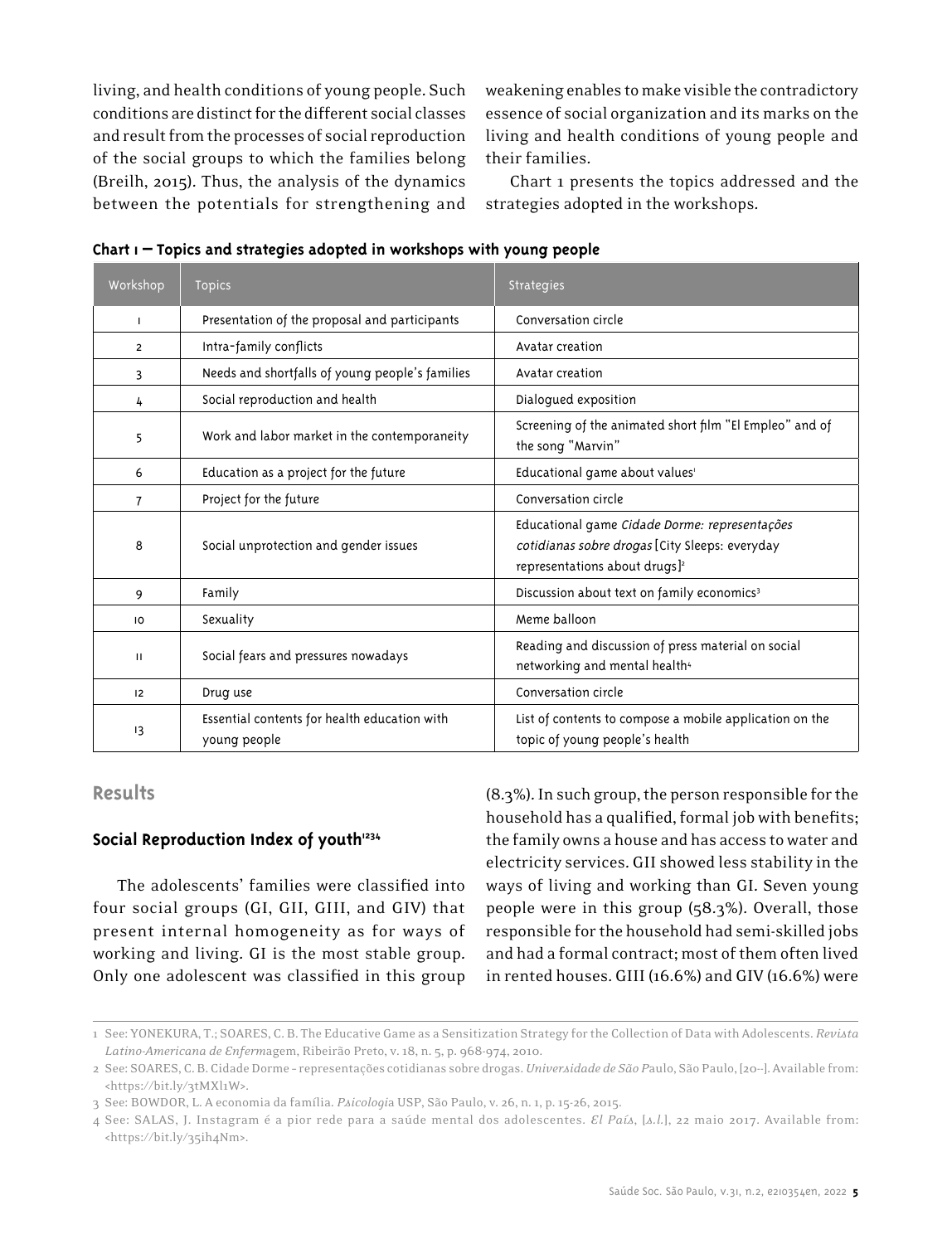the groups with the greatest instabilities. At the time of the research, the family members of these young students were unemployed and had sporadic jobs for their livelihood. It can be said that young people were part of working-class families with some instability of social reproduction, that is, they had ways of working and living susceptible to change, due to economic crises or other problems that may affect family members.

#### **Analysis of the workshop process**

The presentation of the analysis follows the order of development of the workshops, highlighting the dynamics between the potential for strengthening and weakening exposed during the process.

In Workshop 1, the presentation of the research objectives and methods was resumed as well as the voluntary nature of participation in the research. It was stressed that participation would mean sharing responsibility with external researchers for the directions the investigation would take.

During the initial dialogue, the adolescents exposed the insecurities and difficulties faced by them in the territories where they live and study, and reflected on how this insecurity affects their lives and health.

In the very first workshops (2 and 3), the students addressed the difficulty of relationship with their parents, which they considered a common and current problem; they understood intra-family conflicts as an expression of a serious problem of inability to communicate and, at the same time, they recognized that the family played a fundamental role in maintaining their expectations of survival and future. In this sense, they argued that family members should unite through dialogue, which could be facilitated by communication techniques and/or games.

This issue was especially addressed from the strategy of collective creation of avatars. In this exercise, the avatar was a representation in the form of a figure, taking its image for creating the group's identity. To this end, the avatars should have unique characteristics (hair style, eye color, clothing style, sexual orientation, etc.) and gather elements of social reproduction, represented in the

details of context (housing, occupation, access or not to culture and education, etc.).

The strategy of creating avatars involved two meetings, which, in turn, ensured the free creation and in-depth discussion of the stories, based on the experience and imagination of the adolescents. This time allowed them to bring new considerations and delve deeper into the avatars' characteristics.

The discussion that followed connected personal characteristics to the social reproduction of families belonging to different social classes, which questioned the initial explanation that family conflicts primarily arise from a lack of communication skills.

The notion that families belong to a social class and that, depending on the particular conditions and repercussions, they suffer more or less deprivation was developed throughout the workshops, delimited by the theoretical instrumentation presented in Workshop 4. In this case, while discussing current issues, they reflected on their own experience and ability to face the adult world.

The family topic was resumed in Workshop 9 due to the need to understand the decomposition of the extended family. In this workshop, the students reported serious tensions and family conflicts, such as paternal abandonment and domestic violence, which they recognized as expressions of conflicts aggravated by difficulties and deprivations. The witnessed aggressions were not accompanied by reports of domestic violence, and most of the time the stories did not seem to evidence the recognition of a crime, but rather a moral disapproval of the violence against the mother figure. In this sense, the couple's separation was deemed as the only definitive solution.

The speeches of adolescents about the difficulties in maintaining families were often followed by reports about the absence of the State in the life of the family and the permanent presence of mothers, usually described as responsible for the household, as they were responsible for paying for "the stuff" (bills).

Workshop 5 introduced the discussion about work as a fundamental element to make the future feasible. The issue that most generated concerns and fears was related to the difficulty in accessing the labor market, a difficulty that remained despite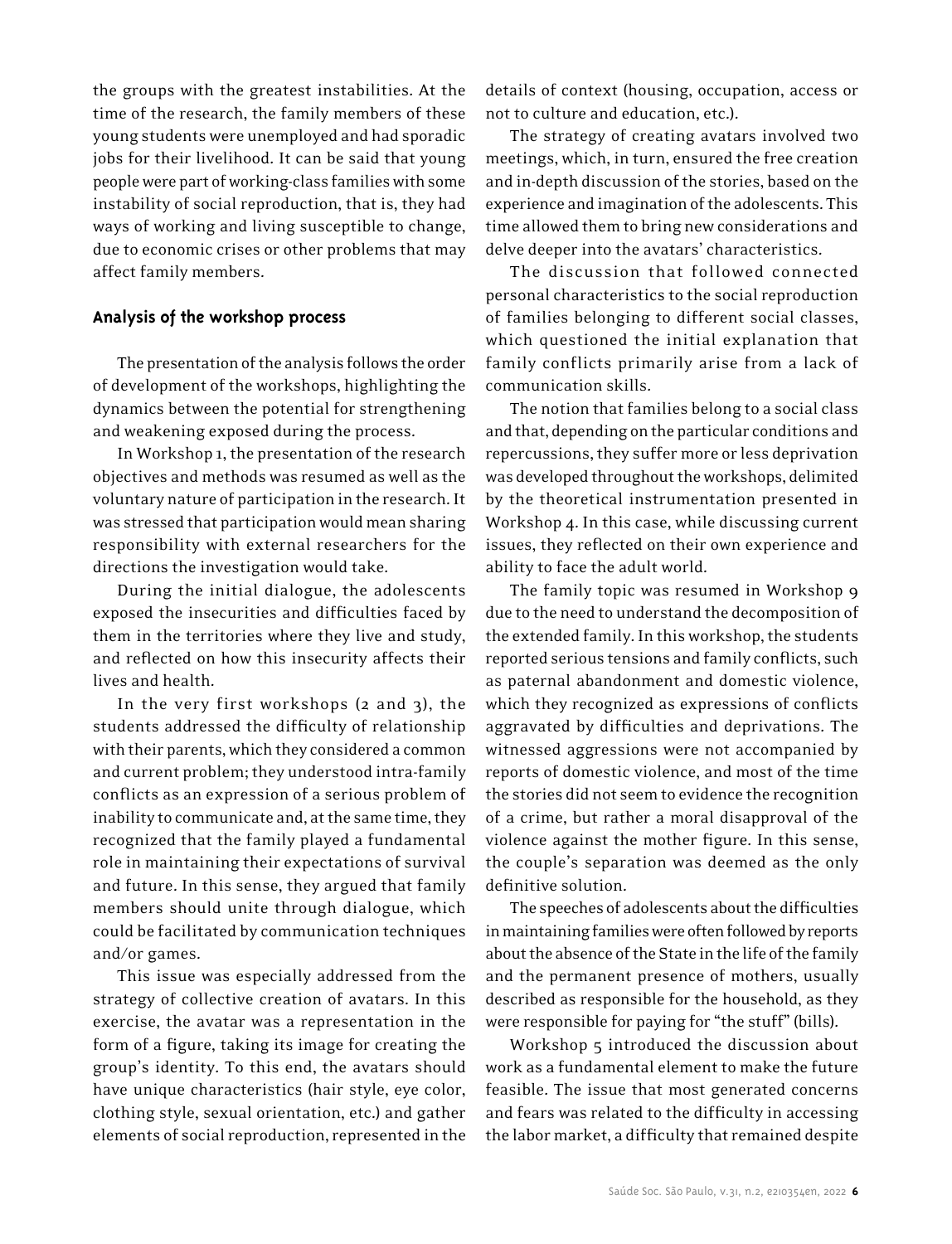access to formal education and some public policies, considered insufficient.

The participants indicated that the cause of unemployment would be the lack of study or the individual unpreparedness of the worker; they stated that will and merit would be crucial for a good position, even if school education did not guarantee immediate insertion in the labor market. This belief produced more suffering among young people whose families presented greater instabilities in the ways of social reproduction.

The teenagers showed partial knowledge of student, popular, and trade union movements; however, they did not see themselves linked to them. The group itself mentioned neighborhood and student associations as an option to be protected and belong to a community. The adolescents knew that anyone could participate, but they, individually, did not participate in such movements; they pointed out, as a justification, the discredit of associations and traditional forms of social and political struggle, reporting that people who were in charge of these organizations did not care that much and/or provided little opportunity to collective management.

Apparently, young people showed little willingness to contribute with new experiences, even if they recognized that political organizations resisted structural contradictions, such as fragmentation and bureaucracy, and that these forums of participation would have the potential of all those involved in their construction.

The adolescents also stated that none of them had participated in the occupation of high school students, which took place in the second semester of 2016 at the school where they study, and in others, as they were very young at the time. Even without having participated, they recognized that struggle as a historic victory for the students, but deemed that such mobilization did not leave a legacy in the school, beyond the formal release of election of the Student Union. This assessment on the part of the students seems to reduce the importance of releasing the Student Union.

Other meetings (Workshops 6 and 7) proposed discussions that deepened the debate on the future envisioned by young people. Success was deconstructed as a direct result of merit. Nevertheless, it was described as a "quite heavy burden," related to the fear of failure. Accordingly, they listed several pressure situations, such as the college admission exam, entering the labor market, the promise and threat of adult life. The adolescents related these pressures to the demands that came from themselves, the school, their families, and society, and showed that they would be among the cause of the anxious and depressive symptoms of many teenagers.

Through the exchange of reports and catharsis, it was possible to expand the initial understanding of merit as a social competition. Based on this broadening of understanding, the group reported relief and recognized the urgency of mental health care and collective responses to problems generated by society.

The project for the future was addressed during the educational game with evaluative sentences (Workshop 6) and the conversation circle in Workshop 7. It is noteworthy the report that the workshops developed during the research were the only experience of consciously emancipatory education in which they participated.

Sexuality also proved to be a sensitive subject, being the topic of the educational game *Cidade Dorme* (Workshop 8) and deepened in the playful strategy of memes in balloons (Workshop 10).

Although important, the group stated that the topic is not discussed at school, home, or any other space in which they participate. During the development of the educational game, the group felt safe to give personal examples and demonstrate their doubts about their own sexual orientation.

In Workshop 10, memes were used as communication resources to convey a quick message, usually using humor. This strategy was developed in two moments.

At first, the external researcher selected some memes that addressed gender issues, Sexually Transmitted Infections (IST), and sexual and reproductive health. On that day, each adolescent tied a balloon to their foot and had to defend it from their peers. There was a meme inside each balloon. When a balloon burst, everyone sat down to read the meme and reflect on the matter at hand.

Subsequently, it was proposed that the group created memes about sexuality and gender issues.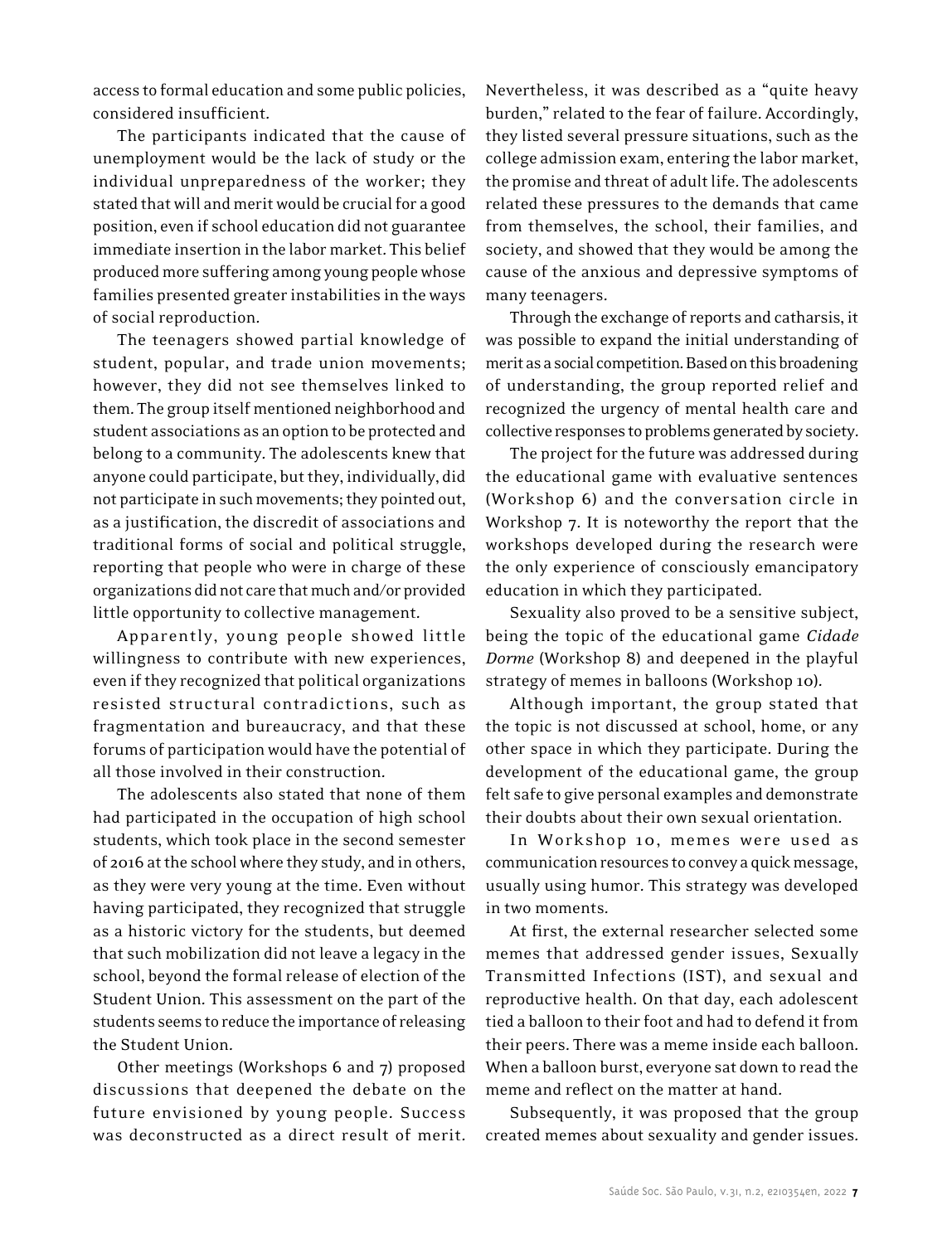They presented three memes on the subject: two about machismo and one about pregnancy. The discussions were stimulated by the memes, inciting new elements and enabling the group to reach new syntheses on the topics already discussed.

The reflections generated by the group debate helped to resolve doubts about contraceptive methods, demystify the meaning of fully experiencing sexuality, and bring the importance of freedom to the level of consciousness to make projects for life and the future, without oppression.

Some topics emerged as old taboos that had already been overcome (virginity and beauty standards) and were contextualized. Others generated intense discussions, as they mobilized conflicting convictions, such as identity issues about machismo, the exercise of female sexuality, and issues related to heteronormativity (a concept that describes situations that turn those who are not cisgender and heterosexual into deviants).

 Another important issue discussed by the group was the role of social media platforms such as Facebook and Instagram (Workshop 11). For young people, they serve both to pass the time and keep in touch with friends and to promote the consumption of a certain happiness, satisfaction of unattainable desires for most of the population. According to the adolescents, photos and comments on social media do not match the real lives of their peers.

Drugs were mentioned in different workshops, but were directly addressed only in Workshop 12. To address the topic, a presentation was held with the presence of an invited expert. During this presentation, the teenagers were instigated to participate.

Initially, they described drug experimentation as something negative, but also as a common practice linked to youthful curiosity. Reproducing common sense knowledge, they classified some drugs as heavy and others as light, based on what they considered to be the expected effects of each substance on the body. This classification, according to them, guided the experimentations. Conversely, chemical dependence was described by young people as a consequence of abuse, which, in turn, could generate other social problems, including social withdrawal and family violence. Some individuals recalled the controversy

over drug regulation, but overall, they pointed to abstinence as the only way to solve the problem.

In this first approach to the content, they mentioned the Educational Program for Resistance to Drugs and Violence (Proerd) as the only educational action they knew about the subject and described the program as an instructive strategy, but some of them pointed out the inefficiency of the program.

Based on these dialogues, the fact that drug use can have a recreational, therapeutic, workrelated, in short, unproblematic character, was problematized, even if, nowadays, drug consumption takes on the alienated form of relief from social ill-being, thus predominating misconceptions concerning the phenomenon.

The invited expert addressed the topic based on the harm reduction movement, pointing out the prohibitionist war as part of the drug issue. She presented this problem as a historical construct closely linked to capitalist social metabolism.

Overall, the dialogue provoked by the expert allowed bringing to light elements of the reality experienced by all. From them, the adolescents reported the constant presence of drugs in everyday life and the ease of access. As an example, they mentioned the frequent cases of drunkenness of the father or stepfather, followed by psychological and/ or physical aggressions. According to the students, fights were naturally repeated, justified by the consumption of alcohol.

During this workshop, young people were able to get to know and collectively discuss some emancipatory strategies of the harm reduction movement, which aims to strengthen people and social groups to respond to problems associated with drug consumption.

The adopted workshop strategies served to introduce and deepen several topics. All in all, they enabled to raise awareness, structure, and systematize collective ideas; they also made it possible to use specific knowledge that was required to increase the potential of formulating a more comprehensive picture of the discussed issue.

In Workshop 13, it was proposed that teenagers collectively list the essential contents to develop a mobile application aimed at the health education of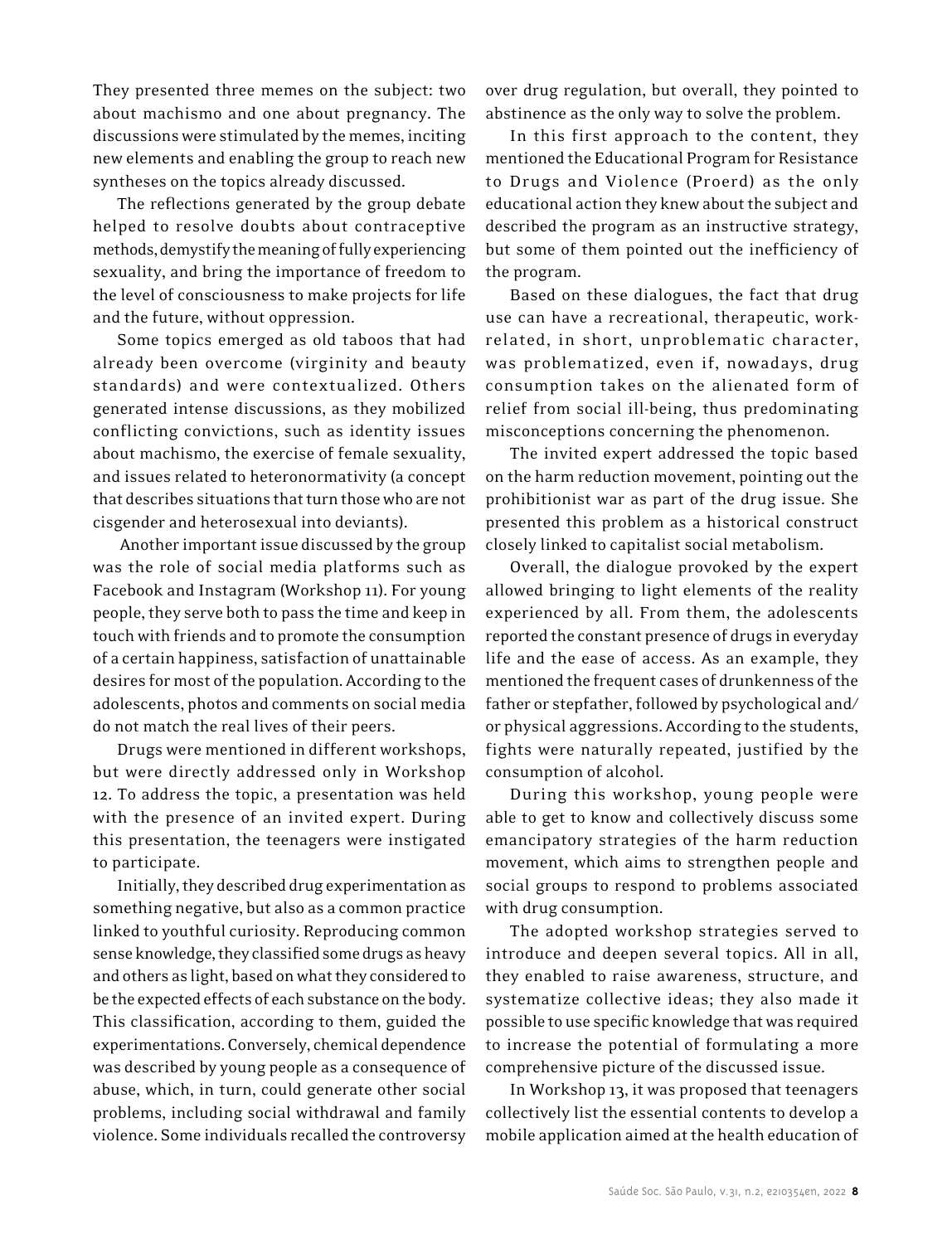young people. Not all the contents that were initially proposed or discussed in the set of workshops proved to be relevant. Some, such as meritocracy and prohibitionism, were identified as ideologies, in the sense of distorting reality, and others, as important though secondary topics (communication skills and self-esteem).

The application developed by them was called *Fala Sério* ["Be serious"] and presented the following tabs, as chosen by the adolescents: family; social pressures; drugs; body; and sexuality.

# **Discussion**

The reflection generated in the workshops on the potential for weakening and strengthening of young people and their families was immediately related, as expected, to what young people concretely experience in their daily lives.

Thus, the family stood out, proving to be an essential institution in the lives of the adolescents of this research, and presenting itself as the main or underlying topic in several workshops. At first, the fetishized conception of family had repercussions on the speeches of young people, being identified, for example, when the strong role of the mother, domestic violence, and paternal abandonment were interpreted as personal attributes and/or moral deviations. With the analysis provided by the workshops and the consequent movement on the part of the adolescents to deepen the understanding of families in society, the founding structural place of the family in capitalism and the functions it performs in the social reproduction of its members came to light.

Supported by the social service debate (Mioto; Dal Prá, 2015), it was possible to understand that, due to neoliberalism, the few existing social programs not only fail to support the difficulties of social reproduction of families, but also attribute to it the responsibility for the social protection of its members. From this perspective, collective health also contributes to the criticism of health practices, especially in the context of Primary Health Care, which consider families with problems as dysfunctional, maladjusted, or dysfunctional families (Campos et al., 2020).

The social demand for a great altruistic effort on the part of working-class families, as well as the resignation and need for sacrifices of its members, are ideological guidelines that justify the only policies adopted by the neoliberal State, those of a compensatory and focused nature.

Currently, most of the expenses of Brazilian families are concentrated on compensating for the absence of social rights, provided for in the Federal Constitution of 1988, but not supplied by the State. In this sense, the Consumer Expenditure Survey (POF), by the Brazilian Institute of Geography and Statistics (IBGE, 2019), shows the commitment to spending and consumption of Brazilian families. Consistent with the historical trend, the main family expenses continue to be housing, food, transport, and health.

Considering the understanding of the group participating in the workshops, family is important; however, the discussion about the concrete reality of the families enabled to verify how much they are overstretched, and suffer deep and violent distresses, without being able to make social reproduction and the socialization of their members feasible. In this research, it was possible to recognize barriers to the strengthening of the family as well as to perceive the limits of the protective function of this institution and the merely ideological character of the discourse of individual efforts and family reorganizations.

In the workshops, the initial belief that the increase in the years of formal education could guarantee a good position in the labor market did not resist the elements of reality that were brought up by the participants. Hence, their fear of "not being able to cope" with the pressures to make a promising future feasible and to access the labor market was soon explained by the analysis of unemployment data and the most common occupations for students from Brazilian public schools. The current labor market requires specific technical training and, at the same time, the ability to be multifunctional, which disadvantages young people from public schools, even if they make an individual effort (ILO, 2019).

With the capitalist promise of qualification for work increasingly distant, due to the rearrangements of the accumulation regime, the school was reduced to a space for young people to pass the time, keeping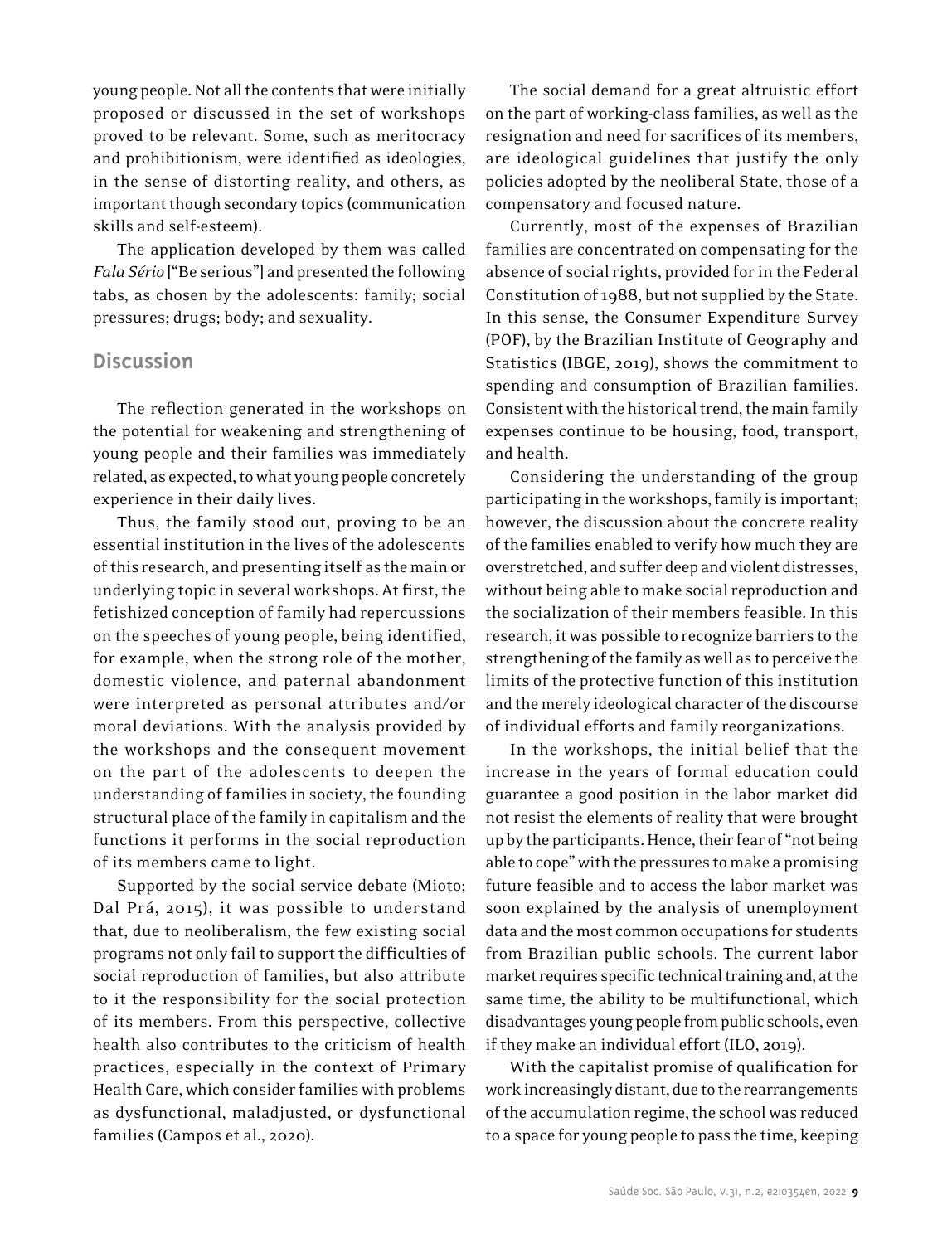them away from the streets and/or from other dangers common to marginalized spaces (Mészáros, 2012). Quality education is far from the reach of most young people who attend public schools, with the few exceptions being used to disseminate ideological narratives about the individual effort of those who broke out the social filter.

With regard to youth work, given the globalized reality in which several countries are going through an economic crisis that has turned into a democratic crisis, young people are reduced to contributors through youth work and/or mere supporters of the demographic balance, especially in European countries. Thus, a tendency to use youth work for economic and political interests is identified instead of formulating a policy aimed at instrumentalizing young people, through work, to become critical citizens (Connolly, 2017).

The adolescents discussed the lack of belonging felt by them, which was exposed as disbelief in the known forms of participation and social struggle for rights. The literature attempts to explain that young people's participation is limited by their difficulties in social reproduction (Paula; Afonso, 2018).

This research made available some theoreticalpractical tools for young people to recognize and intervene in reality, and provided the strengthening of the intra-group bond.

Based on Stotz's (2007) statement, according to which class consciousness enables to identify the perspective of human emancipation, without disregarding the transforming power of communication and dialogue and the transforming vocation of education as praxis, beyond school (Freire, 2019), understanding the current malaise as a result of the absence of a common social project, capable of assigning a broad meaning to human existence and echoing the "education beyond capital" (Mészáros, 2012), it is advocated, in this line of research, the development and adoption, by social institutions aimed at young people, of practices critical to the dominant ideology, which expose everyday obstacles beyond the individual dimension with clarity – which is potentially strengthening, as the alienation that produces conflicts and frustrations that disintegrate social relations in this dimension and exempt other social institutions from the search for radical solutions is denaturalized.

Other experiences of instrumentalization of young people, as demonstrated by Paixão et al. (2018) and David et al. (2018), followed the same path as this study and proved to be equally powerful in raising awareness among students on topics related to the social totality such as the organization of capitalist society, the production of inequalities and their relationship with health, the context of policies, and the social struggles for the defense of rights in Brazil. The experience of youth protagonism discussed by Tasca, Brandão and Branco (2020) illustrates the challenges of promoting the presence of young people in health services and its importance for the formation of more autonomous trajectories.

It is worth emphasizing that the workshops had the wide participation and attendance of the 12 young people who committed to fully participate in the process, contradicting false narratives that assume that young people are alienated and not interested in debating topics related to the particular and universal dimensions.

In this sense, emancipatory workshops prove to be a powerful tool to synthesize socially determined strengths and weaknesses, which can provide collective action to respond to the health needs of young people.

## **Final considerations**

The emancipatory action research process provided results beyond appearance, demonstrating the essence of the dynamics between the potential for weakening and strengthening inherent in the reality of young people, that is, it supported the process of understanding that this dynamic is not essentially altered in the singular dimension, through individual and family effort.

The adolescents, who attend public schools in São Paulo and whose families belong to social groups with unstable conditions of social reproduction, identified the consequences of the ways of working and living of their families, relating them to the social class and the means of production as a whole and, therefore, understood the importance of considering the particular and general dimension in the analysis of the reality in which they are inserted.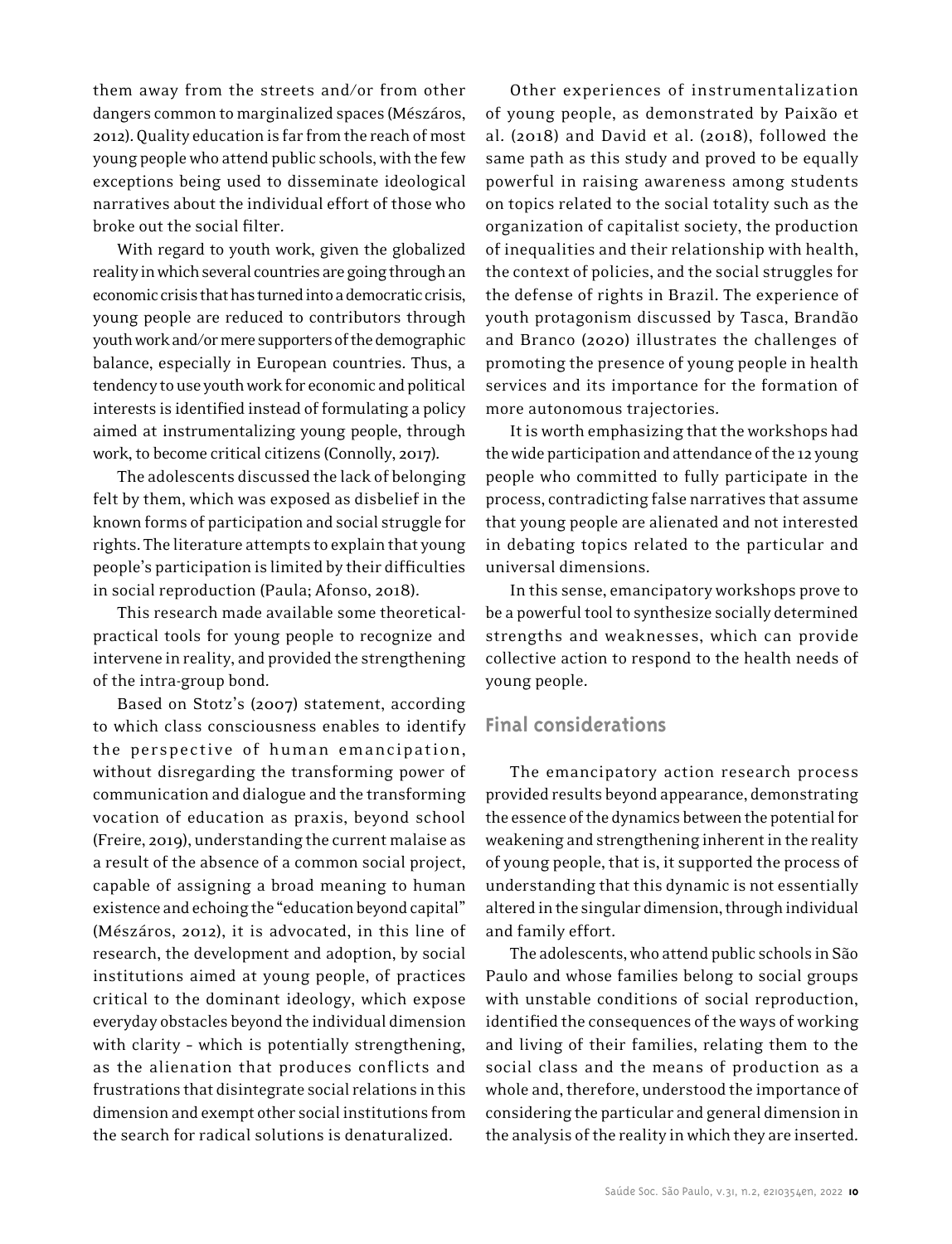The result reflects the difficulties of other groups that live in similar conditions of social reproduction. The emancipatory process of criticism of the social production mode, based on the Theory of Social Determinants of Health, offers subsidies to guide the health work processes aimed at young people, notably, the processes of health education.

# **References**

ARRUDA, M. S. B. et al. Crackland: beyond crack cocaine. *Social Medicine*, New York, v. 11, n. 1, p. 8-17, 2017. Disponível em: <https://www. socialmedicine.info/index.php/socialmedicine/ article/view/867>. Acesso em: 30 mar. 2022.

BREILH, J. *Epidemiologia crítica*: ciência emancipadora e interculturalidade. Rio de Janeiro: Fiocruz, 2015.

CAMPOS, C. M. S. et al. Necessidades em saúde de famílias na atenção primária à saúde. In: FRACOLLI, L. A.; PADOVESE, M. C.; SOARES, C. B. (Org.). *Tecnologias de sistematização da assistência de enfermagem a famílias na atenção primária à saúde*. São Paulo: EEUSP, 2020. v.1. p.15-23.

CONNOLLY, N. Key challenges of youth work today: an introduction. In: SCHILD, H. et al. (Org.). *Thinking seriously about youth work*: and how to prepare people to do it. [*S.l.*]: Council of Europe and European Commission; Council of Europe, 2017. p.161-168.

COSTA, J.; ROCHA, E.; SILVA, C. Voces de la juventud en Brasil: aspiraciones y prioridades. In: NOVELLA, R. et al. (Eds.). *Millennials en América Latina y el Caribe*: ¿trabajar o estudiar? Washington, D.C.: BID, 2018. p. 75-120.

DAVID, H. M. S. L. et al. Curso para a Formação Histórico-política na Graduação em Saúde: análise de uma construção partilhada. *Trabalho*, *Educação, Saúde*, Rio de Janeiro, v.16, n. 3, p. 997-1015, 2018.

FALCÃO, M. C.; DÍAZ, L. A. Aprendizagem profissional inclusiva como estratégia de combate ao trabalho infantil e promoção do emprego juvenil. In: IPEA – INSTITUTO DE PESQUISA ECONÔMICA APLICADA. *Mercado de trabalho*: conjuntura e análise. Brasília, DF: Ministério do Trabalho, 2019. p. 105-113.

FREIRE, P. *Pedagogia do oprimido*. 75. ed. Rio de Janeiro: Paz e Terra, 2019.

IBGE – INSTITUTO BRASILEIRA DE GEOGRAFIA E ESTATÍSTICA. *Pesquisa de orçamentos familiares 2017-2018*: primeiros resultados. Rio de Janeiro: IBGE, 2019.

ILO – INTERNATIONAL LABOUR OFFICE. *World employment and social outlook*: trends 2019. Geneva: International Labour Office, 2019.

IPEA – INSTITUTO DE PESQUISA ECONÔMICA APLICADA. *Atlas da violência 2019*. Brasília, DF; Rio de Janeiro; São Paulo: Instituto de Pesquisa Econômica Aplicada; Fórum Brasileiro de Segurança Pública, 2019.

KONDER, L. *O que é dialética*. São Paulo: Brasiliense, 2017.

LIMA, I. G.; HYPOLITO, A. M. A expansão do neoconservadorismo na educação brasileira. *Educação e Pesquisa*, São Paulo, v. 45, e190901, 2019. DOI: 10.1590/S1678-463420194519091

MARTINS, A. A. Sobre os dias atuais: neoconservadorismo, escolas cívico-militares e o simulacro da gestão democrática. *Revista Brasileira de Política e Administração da Educação*, v. 35, n. 3, p. 689-699, 2019.

MÉSZÁROS, I. *A educação para além do capital*. São Paulo: Boitempo, 2012.

MIOTO, R. C. T.; DAL PRÁ, K. R. Serviços sociais e responsabilização da família: contradições da política social brasileira. In: MIOTO, R. C. T.; CAMPOS, M. S.; CARLOTO, C. M. *Familismo, Direitos e Cidadania*: contradições da política social. São Paulo: Cortez, 2015. p. 147-178.

MORAIS, R. F. As relações entre punição e estrutura social no Brasil: a prática de extermínio e o racismo como "modo de ser" do sistema penal. *Revista Brasileira de Ciências Criminais*, São Paulo, n. 139, p. 247-276, 2018.

O'BRIEN, B. C. et al. Standards for reporting Qualitative Research: a synthesis of recommendations. *Academic Medicine*, Washington, v. 89, n. 9, p. 1245-1251, 2014. DOI: 10.1097/ACM.0000000000000388